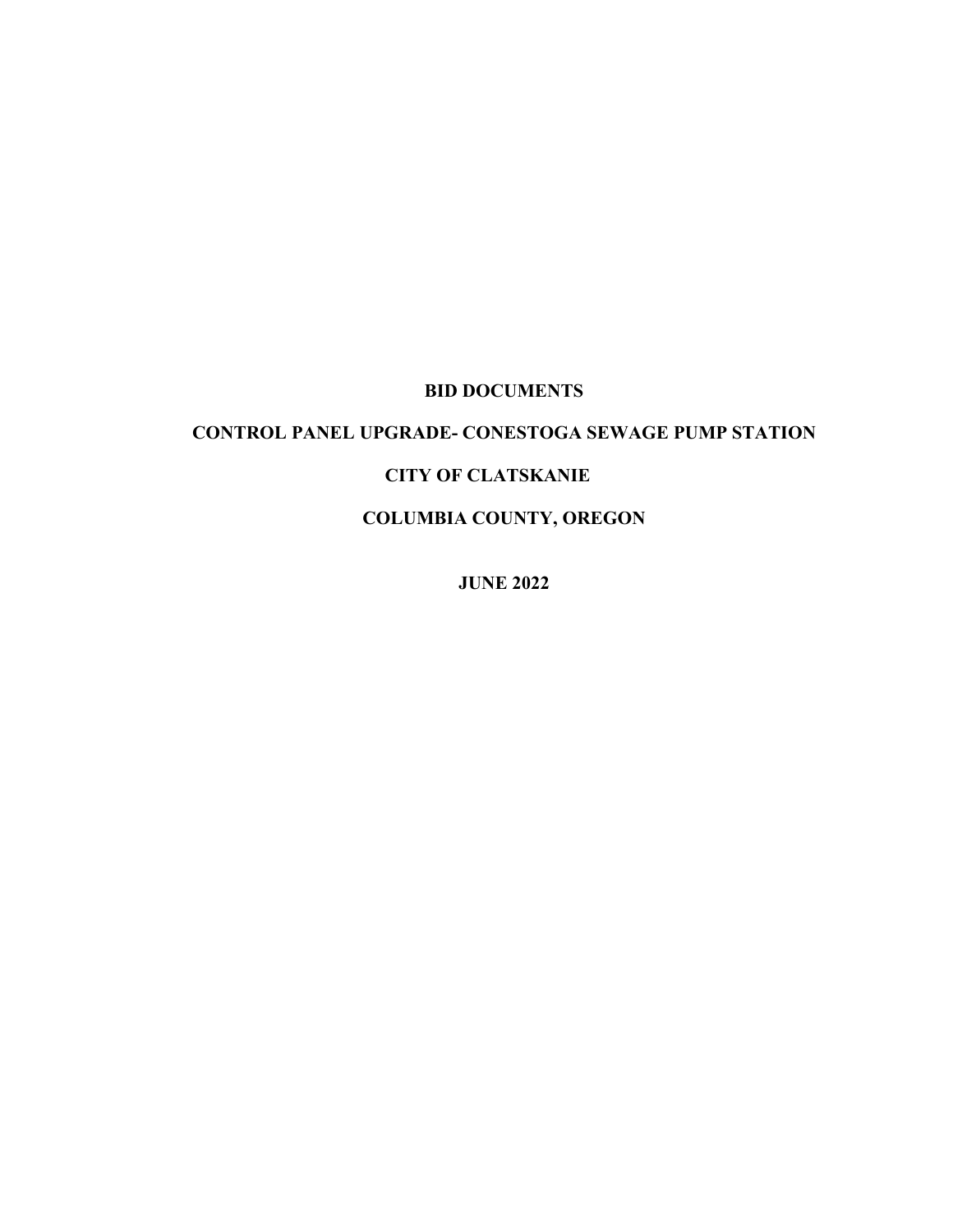#### **NOTICE TO CONTRACTORS**

Sealed bids for the City of Clatskanie, **CONTROL PANEL UPGRADE- CONESTOGA SEWAGE PUMP STATION,** will be received by the City of Clatskanie until 3:00 PM, Thursday, – June 23, 2022. Bids shall be addressed to Mr. Greg Hinkelman, City Manager, 75 South Nehalem Street, P.O. Box 9, Clatskanie, OR 97016. At 3:00 PM. Bids will be opened and read aloud in the City Hall Council Chambers, Clatskanie, OR.

Specifications are available for review at the City of Clatskanie's administrative offices, located at 75 South Nehalem Street, Clatskanie, Oregon 97016, telephone number: (503) 728-2622. No bids shall be considered unless the Bidder is registered with the Construction Contractors Board as required by ORS 671.530.

To be considered, bids must follow bidding instructions including but not limited to completion of bidding forms provided and accompanied by a 10% bid security in favor of the City of Clatskanie. Each bidder must indicate in the space provided on the Bid Proposal whether they are a Resident or Non-Resident Bidder, pursuant to ORS 270.029. The successful bidder will be required to possess a current Clatskanie City Business License before finalizing the Contract Agreement with the City.

The City of Clatskanie reserves the right to reject any or all bids not in compliance with all prescribed bidding procedures and requirements, may reject for good cause any and all bids upon a finding of the agency it is in the public interest to do so, and may waive all informalities. No bidder may withdraw or modify his bid prior to the lapse of thirty (30) days after the bid opening.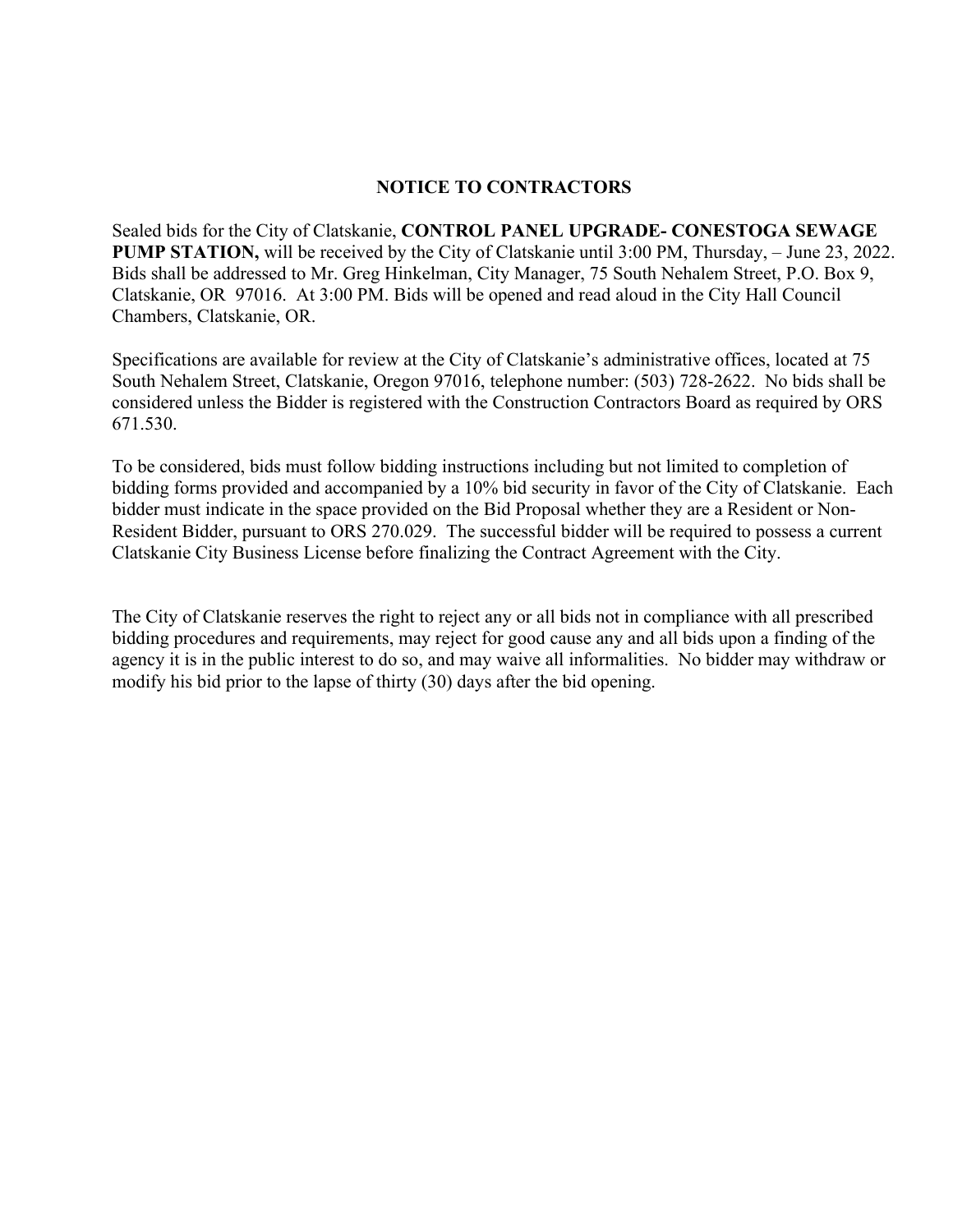### **BID PROPOSAL**

To: Mayor and City Council June 1, 2022 City of Clatskanie 75 South Nehalem Street P.O. Box 9 Clatskanie, OR 97016

F

| Item# | <b>Description</b>                                                                                                                                                                                                                                                                                                                                                                                                                                                                                                                                                                                                                                                                                                                                                                                                                                                                                                      | <b>Price</b> |
|-------|-------------------------------------------------------------------------------------------------------------------------------------------------------------------------------------------------------------------------------------------------------------------------------------------------------------------------------------------------------------------------------------------------------------------------------------------------------------------------------------------------------------------------------------------------------------------------------------------------------------------------------------------------------------------------------------------------------------------------------------------------------------------------------------------------------------------------------------------------------------------------------------------------------------------------|--------------|
|       | <b>CONESTOGA PS CONTROL PANEL UPGRADE</b>                                                                                                                                                                                                                                                                                                                                                                                                                                                                                                                                                                                                                                                                                                                                                                                                                                                                               |              |
| 1.    | Contractor to remove the existing dual pump control<br>panel and replace it with a new panel based on the<br>design of the existing panel. Contractor to supply and<br>install up to 4 floats to create a STOP, LEAD, LAG,<br>HI ALARM, float control system.<br>The new control panel shall be as follow:<br>1) Nema 3r mild steel enclosure<br>2) 240V 3phase power and 120V control power<br>3) Mains disconnect situated on the left side<br>4) Circuit breaker protection as required throughout<br>5) Overside IEC motor starters and electronic<br>overloads<br>6) 22mm pilot devices as required to duplicate<br>functionality of the existing panel<br>7) Pump alternation shall be included. This function<br>can be overridden<br>8) Relay control as necessary<br>9) Intrinsic Barriers shall be supplied for 4 floats to be<br>hooked up<br>10) Four Alarms shall be tied into the existing auto<br>dialer |              |
|       | <b>Total:</b>                                                                                                                                                                                                                                                                                                                                                                                                                                                                                                                                                                                                                                                                                                                                                                                                                                                                                                           |              |